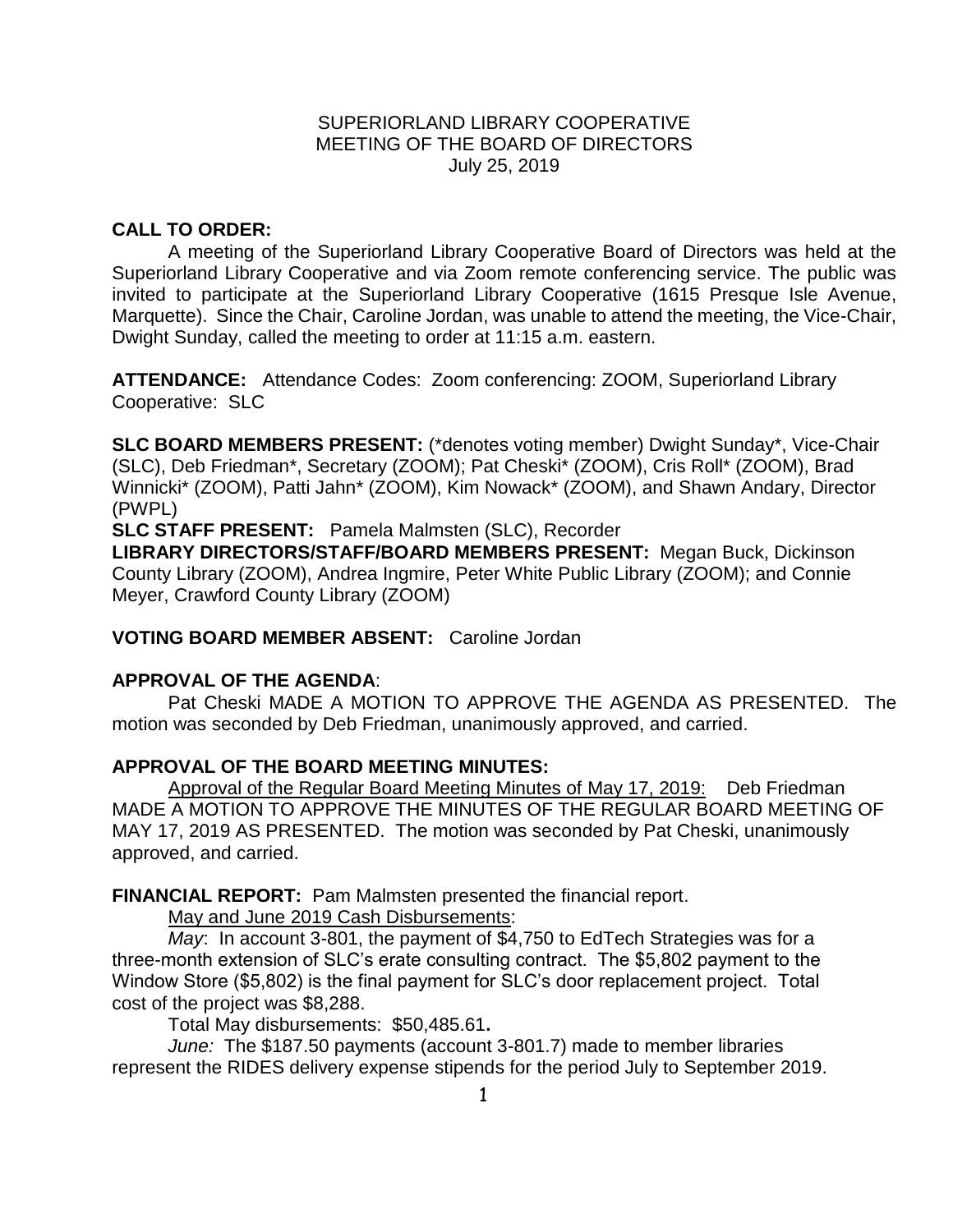Stipend checks covered the whole delivery contract period of 7/1/2019 – 6/30/2020, but the expense for  $10/1/2019 - 6/30/2020$  (\$16,387.50) was charged to prepaid expenses and will be considered a FY 2020 expense. The total of the delivery stipend payments was \$21,850. The \$10.000 payment to Eclipse Acoustic Solutions was for the purchase of the used soundproof audio booth that was installed at the Peter White Public Library. The cost of the booth is covered by the Victoria Wolf bequest.

Total June disbursements: \$95,574.59.

Pat Cheski MADE A MOTION TO APPROVE MAY CASH DISBURSEMENTS OF \$50,485.61 AND JUNE CASH DISBURSEMENTS OF \$95,574.59. The motion was seconded by Patti Jahn, unanimously approved, and carried

# **Year to Date Reports as of 06/30/2019:**

*Revenues:* The first 50% state aid payment (\$139,075), the first 50% Great Lakes Talking Books (GLTB) payment (\$20,536), and the first 50% indirect state aid payments have been received.

*Expenses*: Some items are over or under the 9/12 budget figures and were adjusted on the proposed FY 2019 budget revision that will be considered later in the meeting.

Total YTD revenues as of 06/30/2019: \$485,817

Total YTD expenses as of 06/30/2019: \$590,689

Cris Roll MADE A MOTION TO APPROVE YEAR TO DATE EXPENSE AND REVENUE REPORTS [with revenues of \$485,817 and expenses of \$590,689]. The motion was seconded by Deb Friedman, unanimously approved, and carried

**Balance sheet as of June 30, 2019**: The balance sheet as of June 30, 2019 showed total Assets of \$722,604.69 and total Liabilities plus Fund Balances of \$722,604.69.

Patti Jahn MADE A MOTION TO APPROVE THE BALANCE SHEET AS OF JUNE 30, 2019 [with total assets of \$722,604.59 and total liabilities plus fund balances of \$722,604.69]. The motion was seconded by Kim Nowack, unanimously approved, and carried.

**PUBLIC PARTICIPATION**: There was no public participation.

**DIRECTOR'S REPORT:** Shawn Andary presented the Director's Report.

Audio Booth Update

- The audio booth has been delivered and installed. A circuit has been installed and fans have been replaced. The outside of the booth still needs to be painted and a lock and furniture need to be purchased.
- Jeremy Morelock has identified the necessary sound recording equipment and it will be ordered soon.
- *The Mining Journal* newspaper published a feature article on the sound booth; the article generated a good amount of public interest.
- GLTB staff advertised for volunteers willing to provide narration services for locally recorded audio books; the volunteer response has been excellent and staff scheduled two days of auditions.
- GLTB staff is hoping to start recording another book in the fall.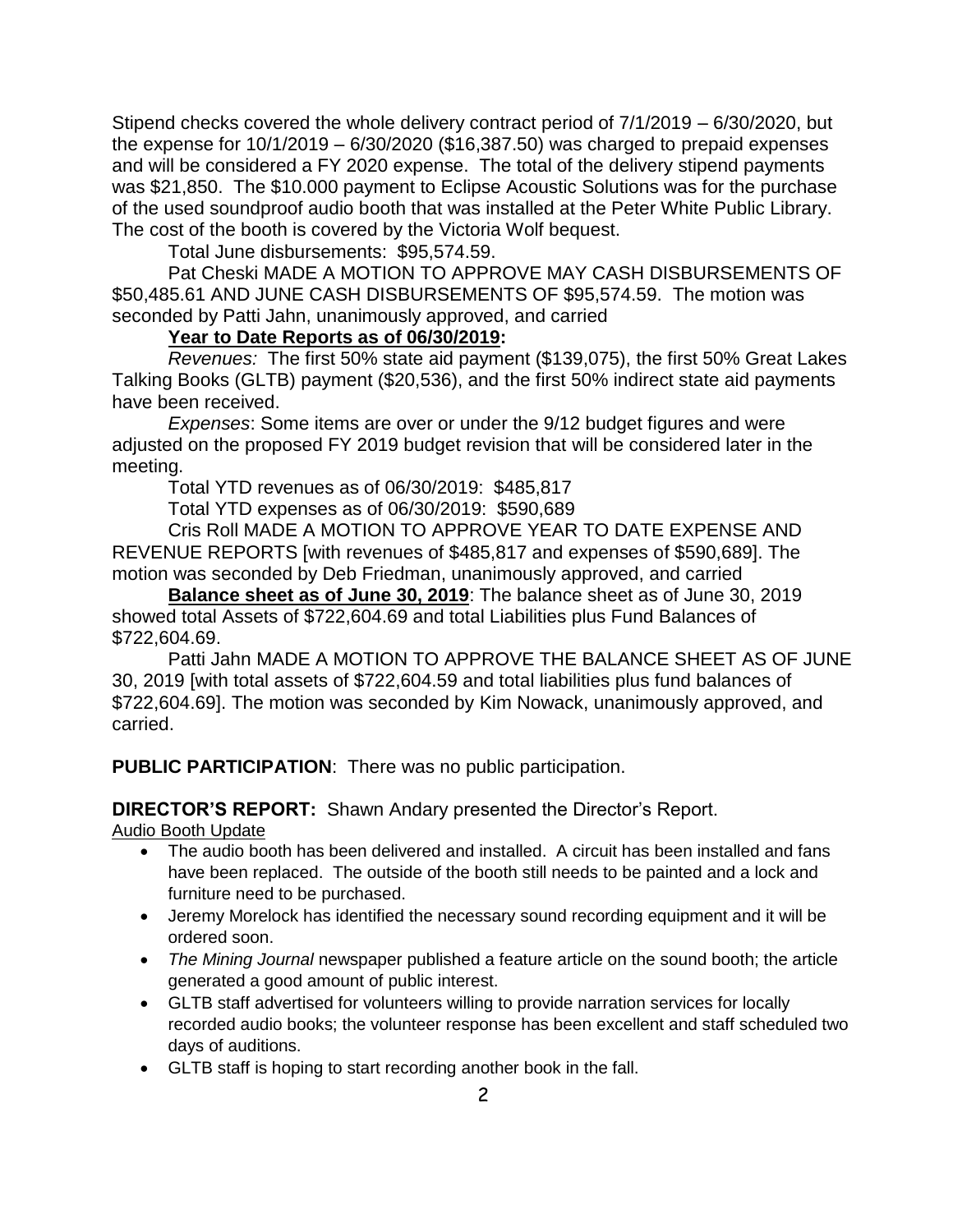- Andrea Ingmire, the director of the Peter White Public Library (PWPL), will work with Shawn to write a policy for public use of the booth.
- PWPL patrons will use the booth first and the policy will be tweaked if necessary.
- Patrons in SLC's service area will be able to reserve the booth and SLC staff will assist them.

SLC Health Insurance – Since SLC's existing health insurance plan was going to increase by about 15%, SLC implemented a new, less expensive plan effective July 1. The new plan is a Blue Cross Health Savings Plan (HSA) plan with a higher deductible. SLC will contribute 80% of each employee's deductible in two semi-annual payments; employees will contribute the remaining 20%. Employees will use a debit card to make payments for medical services as needed. Once employees meet the \$1,500 deductible, there will be NO more coinsurance for the rest of that calendar year. The new plan will result in costs savings for both SLC and its employees.

### SLC Committee Updates

- Programming and Technology Committee
	- $\circ$  The Programming Committee recommended that programming mini grants, rather than stipends, be awarded to member libraries. There are two categories of grants. The small mini grant is up to \$250 and the larger mini grant is \$250-\$500. Grants can be used to offset or pay for programming materials and/or performers. Committee Chair Alycia McKowen provided a template for the grant applications based on the one used at the Mid-Michigan Library League cooperative. Eleven grant applications were funded for August and September 2019 programming. The amount awarded was approximately \$3,700. To continue to fund mini-grants throughout the year, Shawn is recommending a larger budget for the Programming Committee in FY 2020.
	- o Ten Bloxel Kits were recently purchased and will be rotated to SLC member libraries for patron use. The kits are targeted to tweens and allow for Minecraft-like computer games to be designed by using small cubes --"Bloxels"--on a board. Knowledge of computer programming language is not required, and the idea is that Bloxels will motivate tweens to begin coding once they see what it is possible to create. Four kits are the original Bloxels, and six kits are the "Star Wars" version, which fits nicely into the "Universe of Stories" Summer Reading Program theme.
- Professional Development Committee Library Staff/Board Training
	- o Wednesday, July 10, 2019 (Note: Theresa Runyan will present a similar training session at the Alpena County Library on August 12 from 10 am – 1 pm eastern.) Training is FREE of charge.
		- *Hands on MeL Training:* Theresa Runyan, MCLS. Audience: General. **Dickinson County Library Computer Lab Iron Mountain.** 10am - Noon central.
		- *Origami for RIDES:* Amanda Winnicki, Director, Menominee County Library. **Dickinson County Library Multi-purpose room, Iron Mountain**.  $1 - 2$  pm central.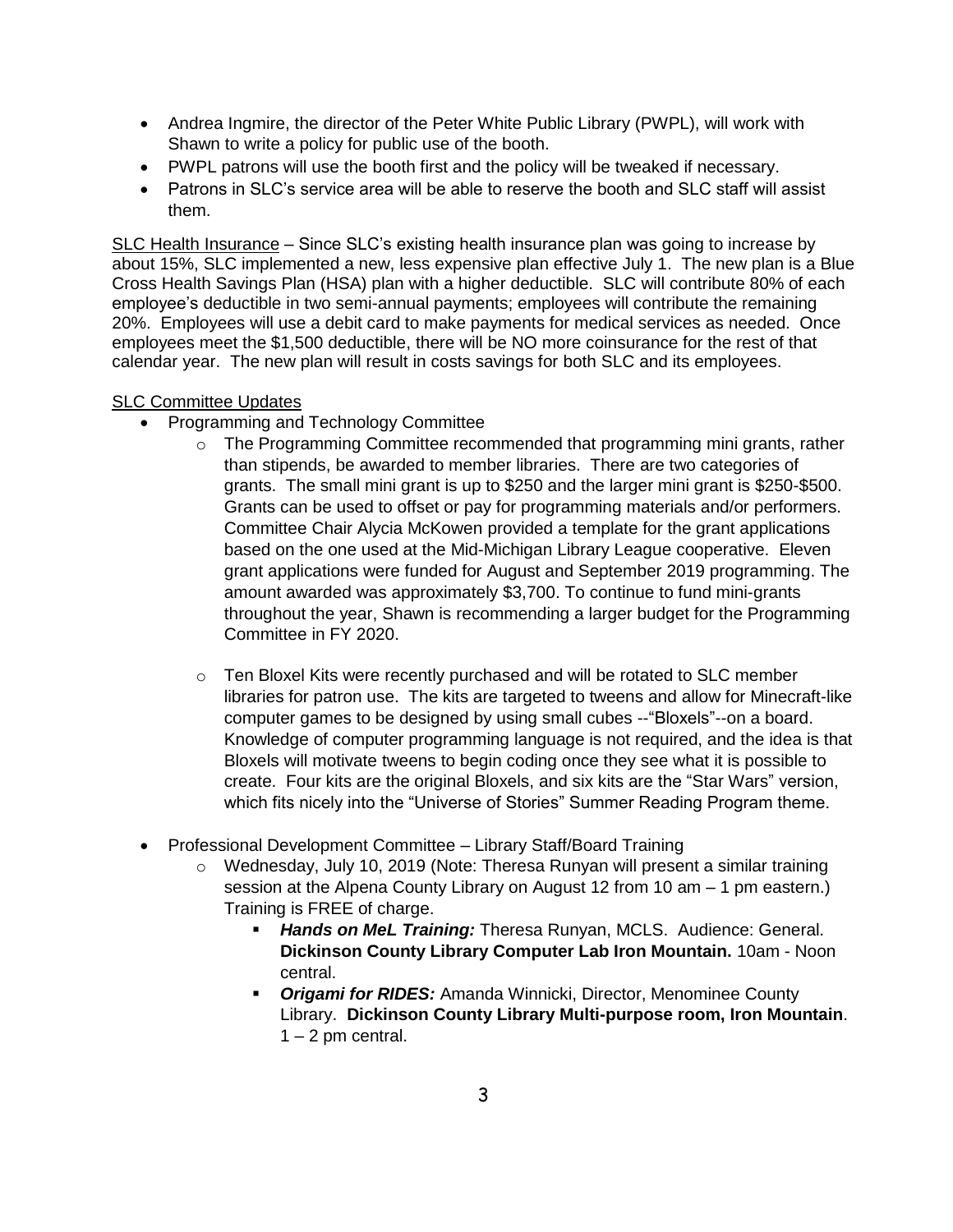- *MeL and RIDES Q and A:* Shawn Andary and Jeremy Morelock, Superiorland Library Cooperative. 2 - 3 pm central.
- o Monday, August 5, 2019
	- *Decolonizing the Library: creating more diverse collections:* Angela Badke, Ojibwa Community Library and Randi Foor Dalton, Caro Area District Library. Audience: Library Staff. **Portage Lake District Library Community Room, Houghton** 10 am -1 pm eastern.
- o Monday, August 5, 2019
	- **Schmoozing for Beginners: Patrick Sweeney, Political Director for** EveryLibrary [http://www.everylibrary.org.](http://www.everylibrary.org/) Audience: Trustees, Friends, Staff. **ZOOM (Meeting ID 906 228 7697)** 2-4 pm eastern.
- o Tuesday, August 6, 2019
	- *Decolonizing the Library: creating more diverse collections:* Angela Badke, Ojibwa Community Library and Randi Foor Dalton, Caro Area District Library. Audience: Library Staff. **Peter White Public Library Shiras Room Marquette** 10 am - 1pm eastern.
- o Tuesday, August 6, 2019
	- **From Library Followers to Library FANS:** Kelly Bennett and Jeff Milo, Ferndale Area District Library. Audience: Library Staff responsible for social media. **ZOOM (Meeting ID 906 228 7697)** 2 - 3pm eastern.
- o Wednesday, August 7, 2019
	- *Decolonizing the Library: creating more diverse collections:* Angela Badke, Ojibwa Community Library and Randi Foor Dalton, Caro Area District Library. Audience: Library Staff. **St. Ignace Public Library Community Room St. Ignace** 9 am – 12 pm eastern.
	- *Make It Happen/Party Hard: importance of celebrating our libraries' success:* Patrick Sweeney, Political Director for EveryLibrary. [http://www.everylibrary.org](http://www.everylibrary.org/) Audience: Trustees, Friends, and Library Staff. **ZOOM (Meeting ID 906 228 7697)** 1 – 2 pm eastern.
- o Friday, October 4, 2019
	- *Virtual Reality Presentation:* Kevin McDonough, Northern Michigan University. Audience: General. **West Iron District Library Community Room, Iron River** 10 am - Noon central.
	- *3D Printing and Programming:* Eli Donnell, Superiorland Library Cooperative. Audience: General. **West Iron District Library Community Room, Iron River** 1 - 3pm central.
- o Friday, October 11, 2019
	- *Virtual Reality Presentation:* Kevin McDonough, Northern Michigan University. Audience: General. **Bayliss Public Library Community Room, Sault Ste. Marie, MI** 10 am -Noon central.
	- *3D Printing and Programming:* Eli Donnell, Superiorland Library Cooperative. Audience: General. **Bayliss Public Library Community Room, Sault Ste. Marie, MI** 1 – 3 pm central.
- o Wednesday, October 23, 2019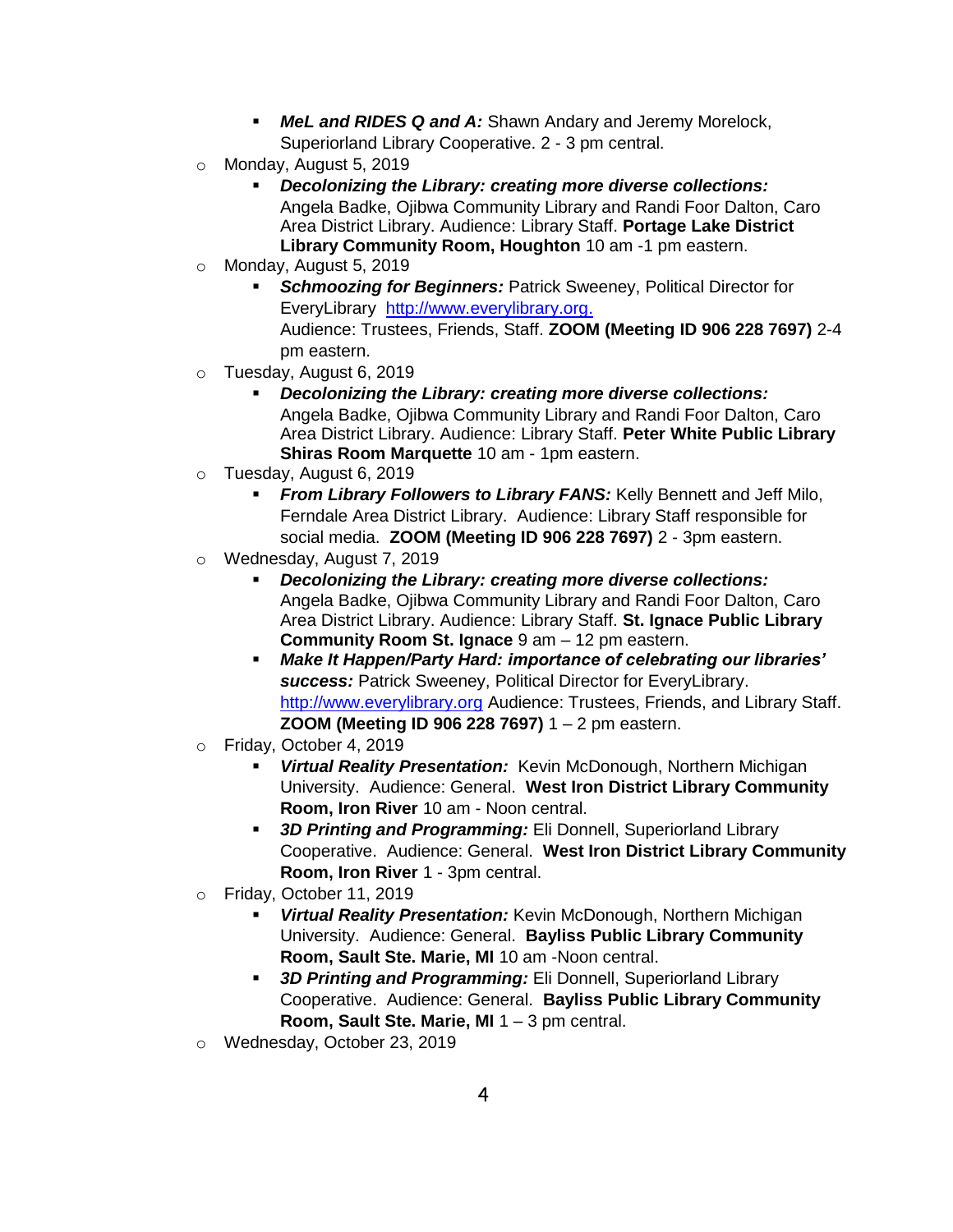- *Virtual Reality Presentation:* Kevin McDonough, Northern Michigan University. Audience: General. **Escanaba Public Library, Escanaba**  10 am - noon central.
- *3D Printing and Programming:* Eli Donnell, Superiorland Library Cooperative. Audience: General. **Escanaba Public Library, Escanaba**   $1 - 3$  pm central.

American Library Association (ALA) Action Alert – The US House of Representatives passed a FY 2020 spending bill which included increases in federal funding for libraries (\$17 million increase for LSTA and \$2 million for IAL). The Senate has not yet passed an equivalent spending bill but ALA expects the committees that handle library funding to vote on their bill soon (very possibly before Labor Day). ALA is asking that, throughout the month of August, members of the library community contact their Senators and ask them to vote "yes" on federal library funding. Both Debbie Stabenow and Gary Peters signed a letter indicating that they intend to support library funding for FY 2020; Shawn suggested that everyone thank them for their support and encourage them to adopt the library funding recommendation from the House. ALA has a link and a template for emailing a letter to the Senators; Shawn will send the information to the e-mail listservs.

### **COMMITTEE REPORTS**:

Advisory Board of Librarians (ABL) Report: Megan Buck, the Chair of the Advisory Board of Librarians (ABL) reported. The ABL group met on July 22 and everyone was encouraged to attend the SLC Board meeting. Megan thanked Shawn for coordinating professional development opportunities. The group talked about RIDES delivery issues, especially the cost disparities between Upper Peninsula and Lower Peninsula. Shawn Andary, Lisa Waskin, and other members of cooperative are working on this issue. Megan added that the SLC delivery stipends are much appreciated.

Megan also talked about Upper Peninsula Region of Library Cooperation (UPRLC) "Unexpected Partnerships" program. The acronym of the new program is "UPRLC": "Unexpected Partnerships: Refreshing, Leading, Celebrating". The goal is to encourage connections between library staff throughout the Upper Peninsula and northern Lower Peninsula. Each applicant will be matched with another library staff member. The program will provide the framework for establishing and facilitating the sharing of ideas and professional knowledge, as well as providing support and opportunities for collaboration. New one-year partnerships will be announced at the UPRLC Annual Conference in September. The Committee developed and distributed an online application; 21 people have signed up so far. Megan encouraged everyone to spread the word about the program and noted that it is not too late to sign up.

Northern Michigan Library Network (NMLN) Board: At previous meetings, the NMLN Board had discussed the possibility of dissolving NMLN. The topic was included as an agenda item at the May 17, 2019 Joint SLC/UPRLC Board meeting and UPRLC Board member Leslie Warren facilitated a discussion regarding the "pros" and "cons" of dissolving the NMLN. At a special meeting held on July 11, 2019, the NMLN Board further discussed the points that were made at the joint SLC/UPRLC Board meeting and unanimously passed a motion recommending that the Boards of the NMLN participating libraries move forward with the process of dissolving NMLN. Board members agreed that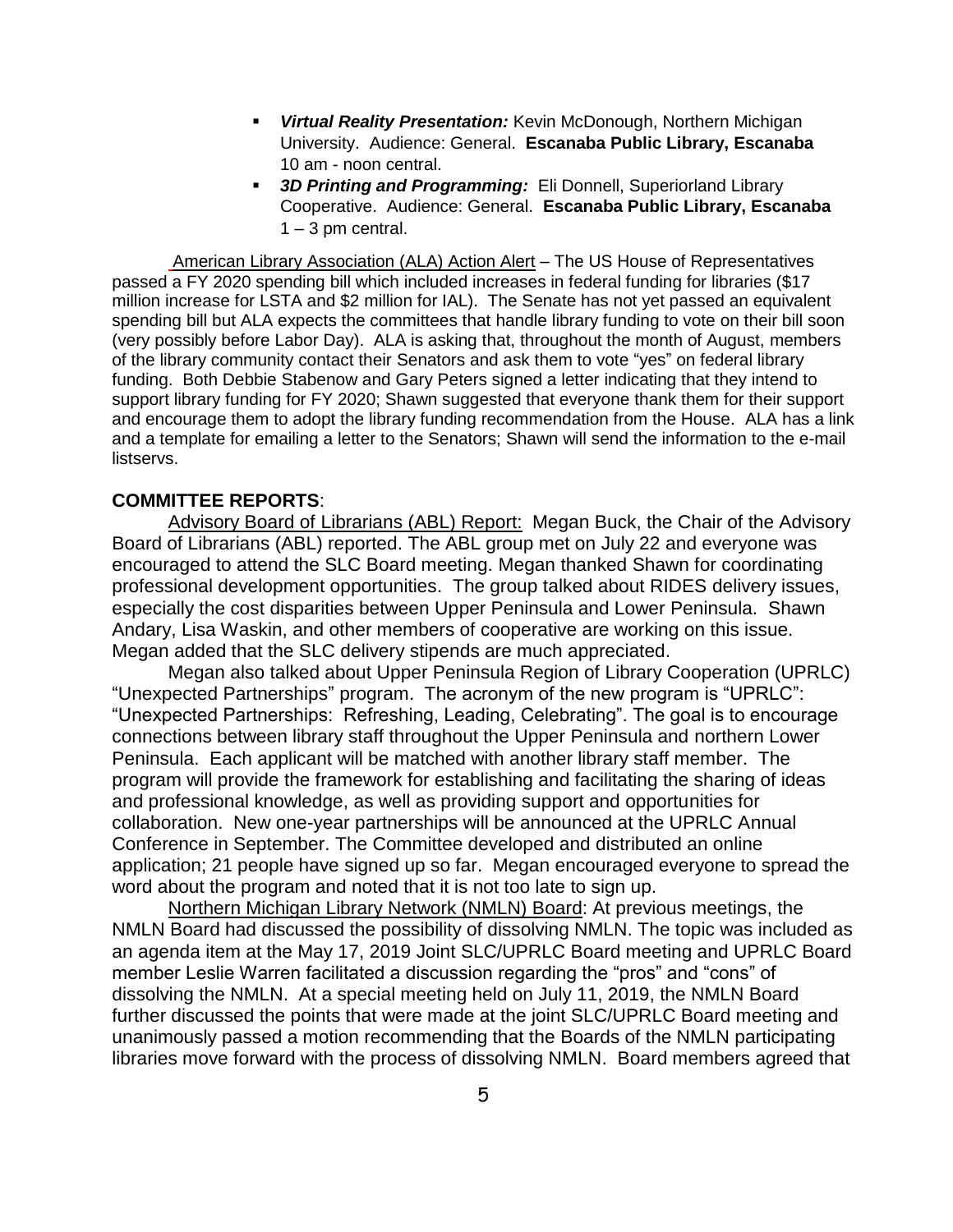NMLN Chair Shawn Andary would draft a letter explaining the reasons for the dissolution recommendation and outlining the dissolution process.

UPRLC Annual Conference Committee Report: Shawn Andary, the Chair of the UPRLC Annual Meeting Committee, reported. The Annual Meeting will be held on September 18 and 19, 2019 at the Peter White Public Library. A conference breakout session "Call for Proposals" form was distributed and the response was outstanding--23 proposals were received. The UPRLC Annual Conference Committee selected session presenters and a schedule for both days has been finalized. Conference registration will open soon. This year the Annual Conference Committee has decided to open up the conference to library staff from non-UPRLC member libraries. Registration will be available to UPRLC members exclusively for the first two to three weeks; the conference will then be advertised more widely.

### **OLD BUSINESS:**

Update on SLC Internet Consortium and eRate Consultant: Shawn reported that funding commitment letters have been received from Merit Network, the consortium's Internet Service Provider, and all members of the Internet Consortium will be funded for the next year. SLC's erate consultant helped file 486 forms to indicate that all workstations are filtered in compliance with the Children's Internet Protection Act and erate funding requirements.

### **NEW BUSINESS:**

Approval of Municipal Employees Retirement System (MERS) 2018 ACTUARIAL VALUATION (AV): Pam Malmsten reported. SLC's 2018 MERS Actuarial Valuation report was distributed to the Board in advance of the meeting.

MERS will be reducing its investment assumption and wage inflation assumption effective with fiscal year 2021 contributions  $(10/1/2020 - 9/30/2021)$ . The investment assumption will be reduced from 7.75% to 7.35% and the wage inflation assumption will be reduced from 3.75% to 3.00%.

Table 1 on Page 9 of the AV shows that SLC's required employer contribution (with phase-in) beginning 10/1/2020 will be \$2,118 per month (\$25,416 per year). The required employer contribution for FY 2019/2020 will be \$1,737 per month (\$20,844 per year.)

Table 5 on page 13 shows that SLC's DB plan assets are \$791,466.

Table 7 on page 15 shows that SLC's DB plan is currently funded at 78% (up from 75% last year) and unfunded accrued liabilities are \$228,015.

Pat Cheski MADE A MOTION TO APPROVE THE MERS 2018 ACTUARIAL VALUATION**.** The motion was seconded by Deb Friedman, unanimously approved, and carried.

Plan for Evaluation of Cooperative Director: In early April, Shawn sent samples of director evaluation forms to the Personnel Committee; Committee members choose one of the evaluation forms that they felt would work well for SLC.

Dwight Sunday MADE A MOTION THAT SHAWN CREATE A DRAFT OF A DIRECTOR EVALUATION SURVEY AND SEND IT TO THE PERSONNEL COMMITTEE FOR COMMENTS AND APPROVAL; AFTER PERSONNEL COMMITTEE APPROVAL, THE SURVEY WILL BE ANONYMOUSLY DISTRIBUTED TO THE FULL BOARD AND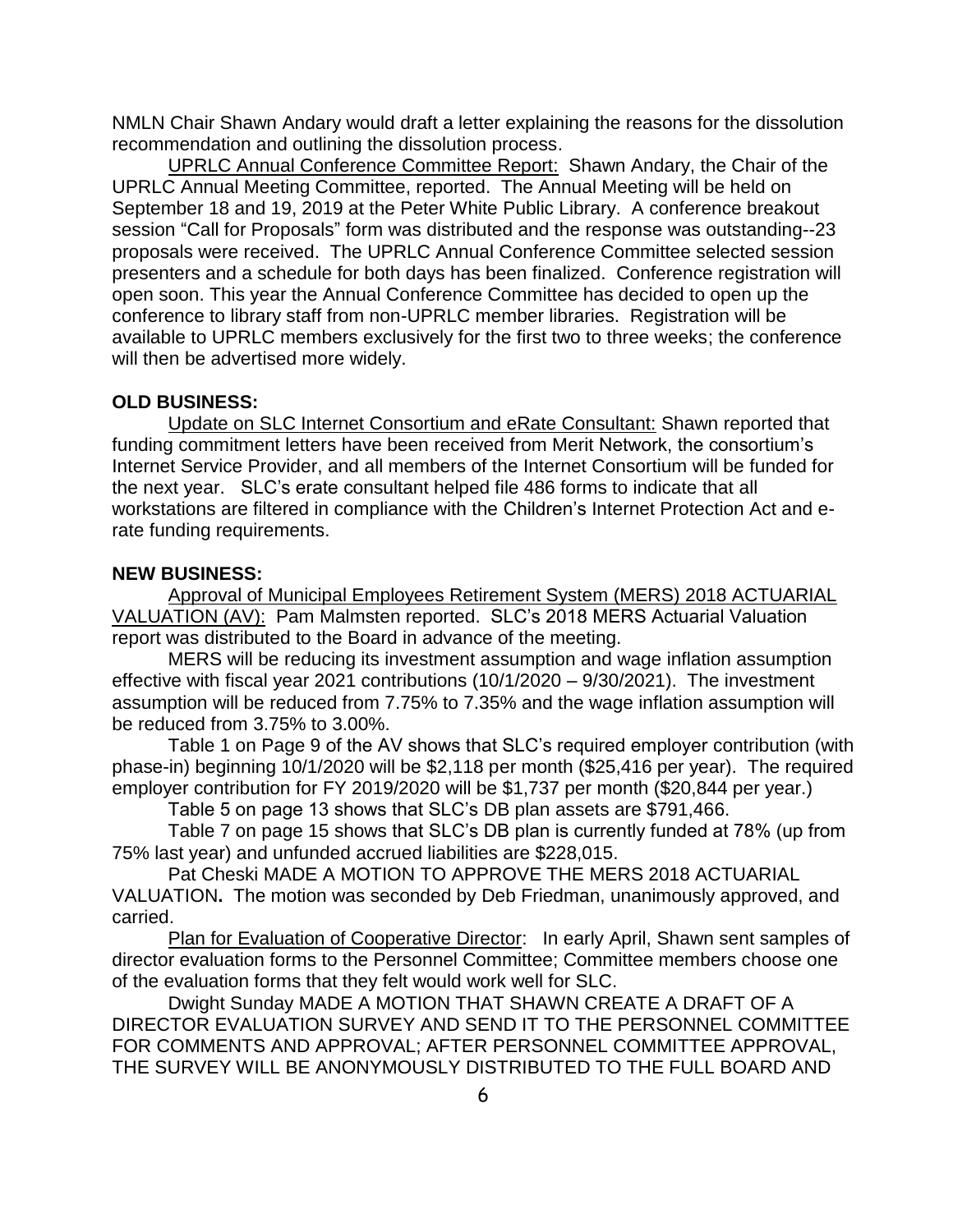MEMBER LIBRARY DIRECTORS. The motion was seconded by Brad Winnicki, unanimously approved, and carried. Board members agreed that the Personnel Committee members could compile the results of the survey and present their recommendations to the full Board.

Roll Call: Brad Winnicki: Yes; Dwight Sunday: Yes; Patti Jahn: Yes; Kim Nowack: Yes; Deb Friedman: Yes; Pat Cheski: Yes; Cris Roll: Yes.

Results: Yes: 7; No: 0; Absent: 1. Motion carried unanimously

FY 2018/2019 Budget Revision: A proposed revised budget for FY 2019 was sent to the Board in advance of the meeting. The revision involved adjusting line items to reflect actual revenues and expenditures and updating projections for the rest of the year. *Revenues and Fund Balance Transfers*:

- a. The Victoria Wolf Bequest revenue was adjusted to match actual year-to-date Victoria Wolf Fund Expenditures.
- b. The \$10,000 fund balance transfer that was approved by the Board to be used for a new service was deleted since a new service was not identified in the current fiscal year.

The total of current budget revenues is \$802,492 and the total of proposed revised budget revenues is \$813,839. The total of the fund balance transfers in the current budget is \$55,000 and the total in the current budget is \$45,000. Expenses:

- a. The group health insurance expense was decreased by \$364 to reflect the actual cost of SLC's July 1 health plan renewal.
- b. Computer Supplies: \$5,000 originally budgeted for the replacement of the AppAssure server was removed; the server will be replaced in the FY 2020 fiscal year. Other items were updated. The total computer supplies line item was reduced by \$1,000.
- c. Professional and Contractual: \$5,000 was originally budgeted for "Performers and Programming"; this was changed to \$5,000 for the "Programming Committee" budget. \$2,500 was originally budgeted for the Humanities Council Matching Grant; this item was eliminated and \$3,500 was added for the Professional Development Committee budget. \$2,850 was added to the \$14,250 originally budgeted for the e-rate consultant; a 3 month contract extension was negotiated with the EdTech Strategies erate consultant.
- d. Conferences and Workshops: The \$1,500 budgeted for Regional Advisory Board meetings was eliminated and \$700 for the cost of the SLC/UPRLC Joint Board meeting was added. The costs for a SLC Board member to attend the Michigan Library Association (MLA) conference were added to the line item.
- e. Capital Outlay: \$10,000 for the cost of the soundproof recording booth was added. This expense will be covered by the Victoria Wolf bequest.

The total of current budget expenses is \$894,520 and the total of proposed revised budget expenses is \$895,864.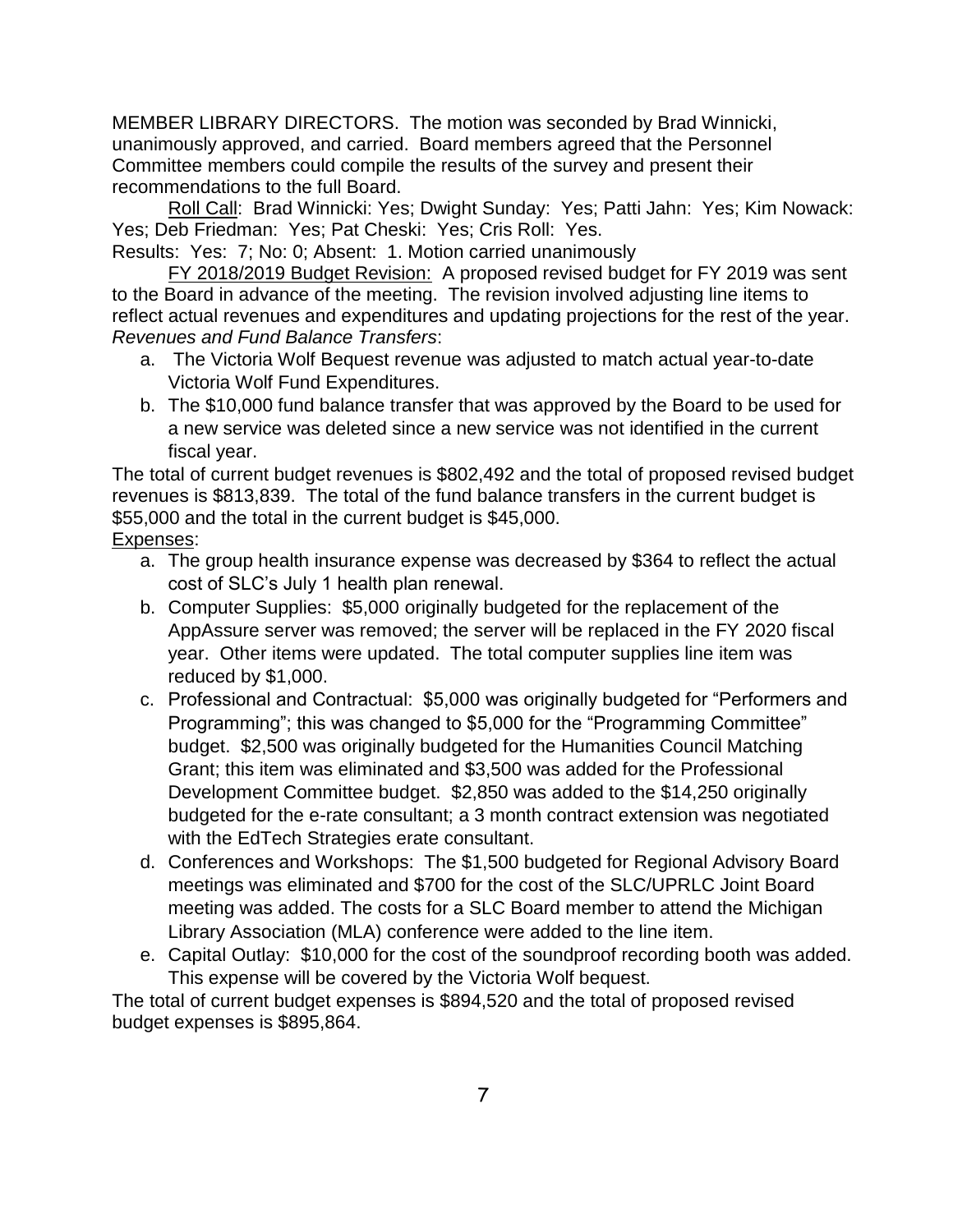The projected deficit after fund balance transfers in the original budget is \$37,028 and the projected deficit after fund balance transfers in the proposed revised budget is \$37,025.

Cris Roll MADE A MOTION TO APPROVE THE FY 2018/2019 BUDGET REVISION AS PRESENTED. The motion was seconded by Patti Jahn, unanimously approved, and carried

Roll Call: Brad Winnicki: Yes; Dwight Sunday: Yes; Patti Jahn: Yes; Kim Nowack: Yes; Deb Friedman: Yes; Pat Cheski: Yes; Cris Roll: Yes.

Results: Yes: 7; No: 0; Absent: 1. Motion carried unanimously.

FY 2019/2020 Draft Budget: A proposed budget for FY 2020 was sent to the Board in advance of the meeting. Pam noted that this is a "first look" budget and a Finance Committee meeting will be scheduled so the Finance Committee can further discuss the FY 2020 budget.

*Revenues and Fund Balance Transfers:* 

- a. State Aid: State aid for next year is not yet known, so the projected state aid revenue is the same as FY 2019 for now.
- b. Fund Balance Transfer: The budget includes an Assigned Fund Balance Transfer of \$30,000 to be paid into SLC's MERS defined benefit surplus division.

#### *Expense*s:

- a. The budget includes 3% salary increases for staff.
- b. Computer Supplies: The line item includes \$5,000 for the replacement of the AppAssure backup server.
- c. Professional and Contractual: The line item includes \$9,000 for Programming Committee mini-grants and technology (STEM) items that will be shared among member libraries. It also includes \$3,500 for the Professional Development Committee budget.
- d. Conferences/Workshops: The line item includes expenses for three people (two SLC staff and one SLC Board member) to attend the MLA conference. Also included are the usual \$250 Rural Library Conference, Beginning Workshop, and New/Advanced Director Workshop member library stipends, along with the \$100 continuing education stipends.

Total projected revenues are \$794,022 and total projected expenses are \$821,743. With the \$30,000 Fund Balance transfer for the MERS Defined Benefit plan payment, the budget has a projected surplus of \$2,279. A final budget for FY 2019/2020 will be approved by the Board at the September meeting.

Michigan Public Library Trustee Manual – Chapter 2: Shawn had asked Board members to review chapter 3 of the Michigan Public Library Trustee Manual in advance of the meeting. Board members discussed the topics covered in chapter 2 of the manual. .

Board members discussed whether SLC's bylaws should be reviewed. After discussion. Board members agreed that the Board should look at the bylaws sometime in the next fiscal year. There was discussion about whether the bylaws should be reviewed in one meeting or if they should be considered over several meetings To determine